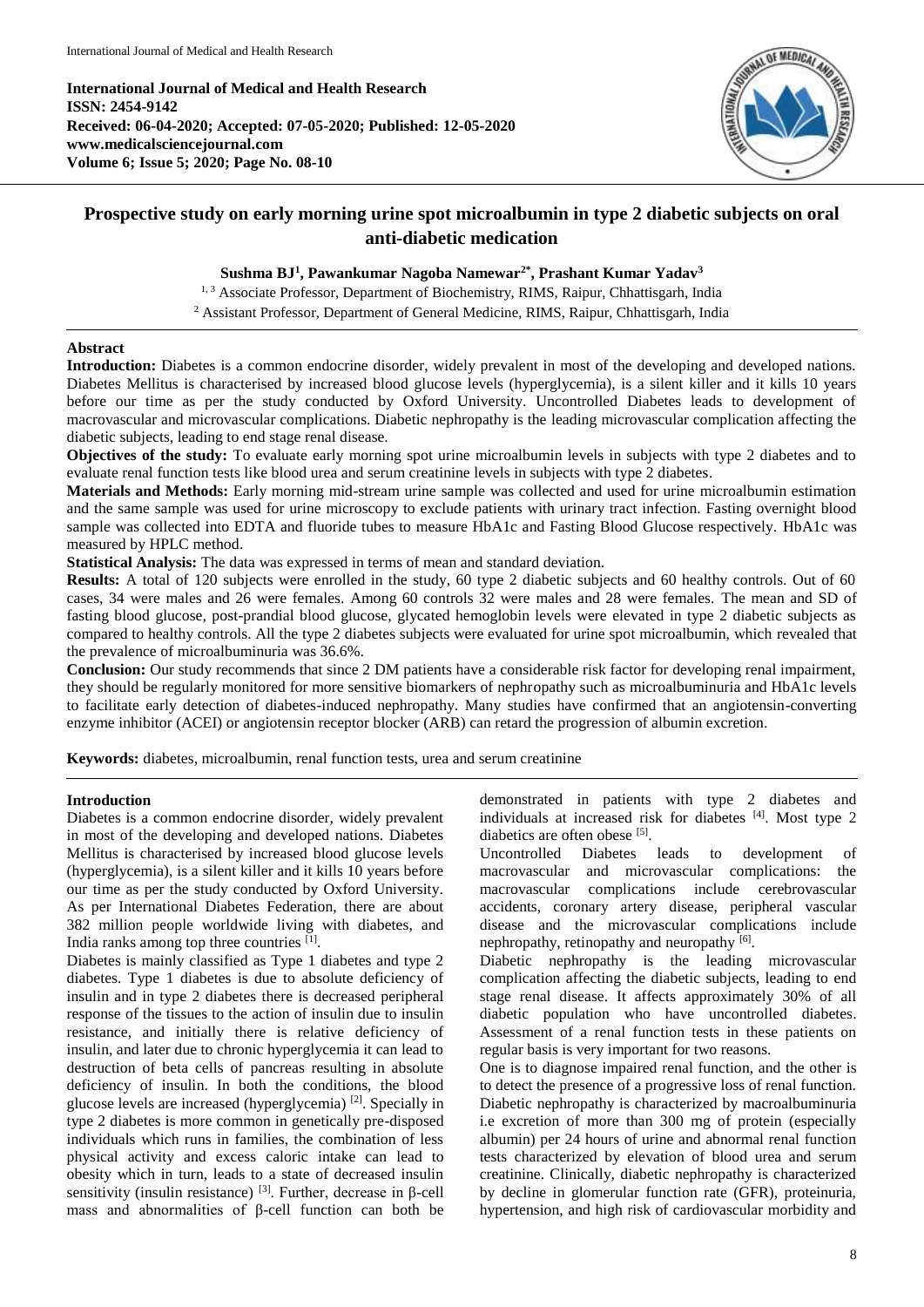mortality. Assessment and further prevention of diabetic kidney disease at an early stage and can limit the progression to end stage renal disease (ESRD)  $[7, 8]$ .

Early renal damage cannot be picked by rise in the serum creatinine levels. Serum creatinine elevated are elevated when there is 50% of the renal damage. The initial decreased in the GFR levels (GFR blind area) can be picked up early by measuring urine microalbumin levels. Microalbuminuria is defined as the excretion of urine albumin levels in the range of 30-300 mg/day. Annual screening of microalbuminuria is recommended for all diabetic patients. Many studies have confirmed that an angiotensin-converting enzyme inhibitor (ACEI) or angiotensin receptor blocker (ARB) can retard the progression of albumin excretion. The Kidney Disease Outcomes Quality Initiative guidelines state that ACR measurement in a first-morning spot urine collection is adequate and a timed urine collection is not necessary  $[9, 10]$ .

## **Objectives of the study**

The objectives of our study include,

- 1. To evaluate early morning spot urine microalbumin levels in subjects with type 2 diabetes.
- 2. To evaluate renal function tests like blood urea and serum creatinine levels in subjects with type 2 diabetes.

## **Materials and Methods**

# **Source of data and Study design**

A prospective study was conducted at CM Medical College and Research, Bhilai, Durg from December 2018-June 2019.

# **Inclusion Criteria**

We included diagnosed cases of type 2 diabetic subjects who are on oral-antidiabetic medication.

#### **Exclusion Criteria**

Baseline elevated urea, creatinine levels, type 1 diabetes, urinary tract infections, end-stage renal disease, underlying renal disease, pregnancy, chronic infections, hypothyroidism and type 2 diabetic subjects on insulin therapy.

# **Sample collection and biochemical analysis**

Early morning mid-stream urine sample was collected and used for urine microalbumin estimation and the same sample was used for urine microscopy to exclude patients with urinary tract infection. Fasting overnight blood sample was collected into EDTA and fluoride tubes to measure HbA1c and Fasting Blood Glucose respectively. HbA1c was measured by HPLC method.

#### **Statistical Analysis**

The data was expressed in terms of mean and standard deviation. Relationship between variables was assessed by Karl Pearson's coefficient of correlation. P-value of 0.05 or less was considered as statistically significant.

#### **Results**

A total of 120 subjects were enrolled in the study, 60 type 2 diabetic subjects and 60 healthy controls. Out of 60 cases, 34 were males and 26 were females. Among 60 controls 32 were males and 28 were females. The mean and SD of age (years) in cases was  $52\pm9.89$  as compared to controls which was  $42.6\pm12.9$ . The mean and SD of fasting blood glucose, post-prandial blood glucose, glycated hemoglobin levels were elevated in type 2 diabetic subjects as compared to healthy controls (table 1). All the type 2 diabetes subjects were evaluated for urine spot microalbumin, which revealed that the prevalence of microalbuminuria was 36.6% (table 2).

|                                     | Controls (no 60)  | Cases (no $60$ )   |
|-------------------------------------|-------------------|--------------------|
| Males                               | 32                | 34                 |
| Females                             | 28                | 26                 |
| Age (in years)                      | $44.5 \pm 11.9$   | $52+9.89$          |
| Fasting Blood Glucose (mg/dL)       | $91.56 \pm 10.06$ | $164.76 \pm 23.81$ |
| Post Prandial Blood Glucose (mg/dL) | $112.3 \pm 21.34$ | $201.45 \pm 76.13$ |
| $HbA1c$ $(\%)$                      | $5.2 \pm 0.4$     | $8.14 \pm 1.92$    |

**Table 1:** Shows Gender, Age and HbA1c values in Non-Diabetic and Diabetic Subjects

**Table 2:** Distribution of type 2 diabetic subjects depending on urine spot albumin levels with normal blood urea and serum creatinine

| Urine Spot Microalbumin (in mg/L)           | No (Percentage) | Mean $\pm SD$ (microalbumin in mg/L) |
|---------------------------------------------|-----------------|--------------------------------------|
| $\langle 30 \text{mg/L}$ (Normoalbuminuria) | 37 (61.6%)      | $8.46 \pm 5.32$                      |
| 30-300mg/L (Microalbuminuria)               | 22 (36.6%)      | $76.02 \pm 51.02$                    |
| $>300$ mg/L (Macroalbuminuria)              | $(1.66\%)$      | $300.65 \pm 32.14$                   |

## **Discussion**

In our study, we found the prevalence of 36.6 (27/60) and 1.66% (1/60) subject had macroalbuminuria. This prevalence is comparable with other clinic based studies. John *et al*., Gupta *et al*., and Yajnik *et al*., showed Microalbuminuria prevalence of 19.7%, 26.6% and 23.0% in clinic based studies at Vellore, New Delhi and Pune respectively. Another clinic based study by Varghese *et al*., at Chennai showed Micro-albuminuria prevalence of 36.3%. Varghese *et al*., showed overt nephropathy prevalence of 2.2 % [11-13]. Since there is high prevalence of DM and its chronic complications, Diabetic nephropathy; it is important

to detect renal involvement promptly as renal involvement is reversible at the initial stage, and progression can be controlled. Early detection reduces both mortality and treatment cost in those affected. This can be done through screening of DM patients for Micro-albuminuria as its the earliest clinical manifestation of renal disease. Since longterm hyperglycemia among diabetic patients can lead to permanent organ dysfunction including kidneys, regular monitoring of HbA1c levels and organ-specific biomarkers are essential.